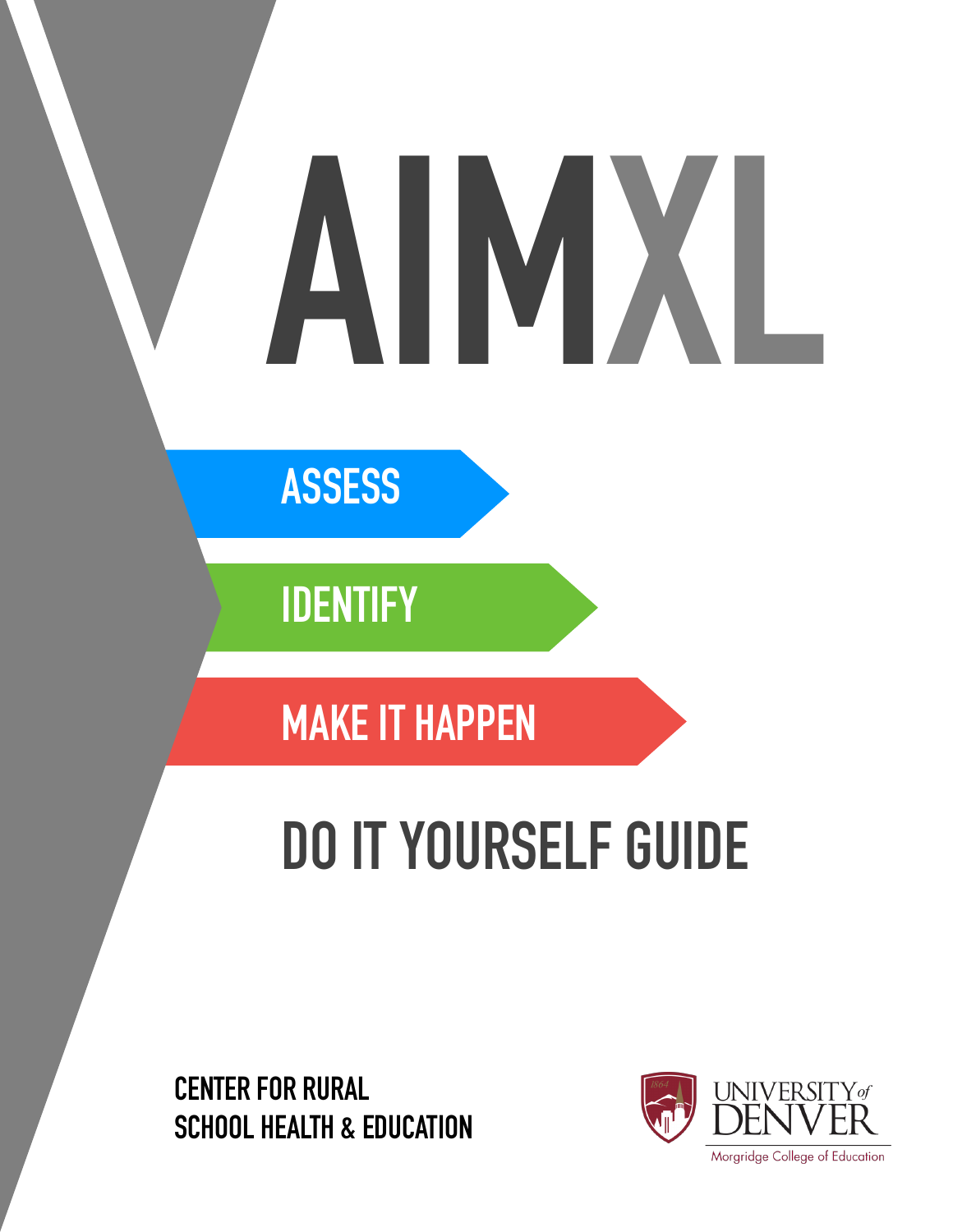# **ABOUT THIS GUIDE**

This guide was created using the principles of Assess, Identify, Make It Happen (AIM), a strategic planning process that has been shown to result in changes to school environments to promote student health. The purpose of this handbook is to provide a resource for developing a comprehensive health and wellness plan in the spirit of the Whole School, Whole Community, Whole Child (WSCC) model. It includes outlines for each step in the AIM process and supplemental resources to support each step.

# **TABLE OF CONTENTS**

| <b>ABOUT AIM-XL</b>                     | $\mathbf 2$ |
|-----------------------------------------|-------------|
| <b>GUIDELINES FOR SUCCESS</b>           | 3           |
| THINGS TO DO BEFORE YOUR FIRST MEETING  | 4           |
| STEP 1: ASSESS                          | 6           |
| STUDENT & COMMUNITY INPUT               | 7           |
| <b>STEP 2: IDENTIFY</b>                 | 8           |
| <b>INVENTORY OF COMMUNITY RESOURCES</b> | 9           |
| <b>STEP 3: MAKE IT HAPPEN</b>           | 10          |
| AFTER MAKE IT HAPPEN                    | 11          |
| <b>IMPLEMENTATION GUIDE</b>             | 12          |
|                                         |             |

### **Questions?**

Carla Loecke | [carla.loecke@du.edu](mailto:carla.loecke@du.edu) | 303-562-5915 Benjamin Ingman | [benjamin.ingman@du.edu](mailto:benjamin.ingman@du.edu) | 720-203-1929 Shannon Allen | [shannon.allen@du.edu](mailto:shannon.allen@du.edu) | 303-871-2996 Elaine Belansky | [elaine.belansky@du.edu](mailto:elaine.belansky@du.edu) | 303-871-3237

# **CENTER FOR RURAL SCHOOL HEALTH & EDUCATION**

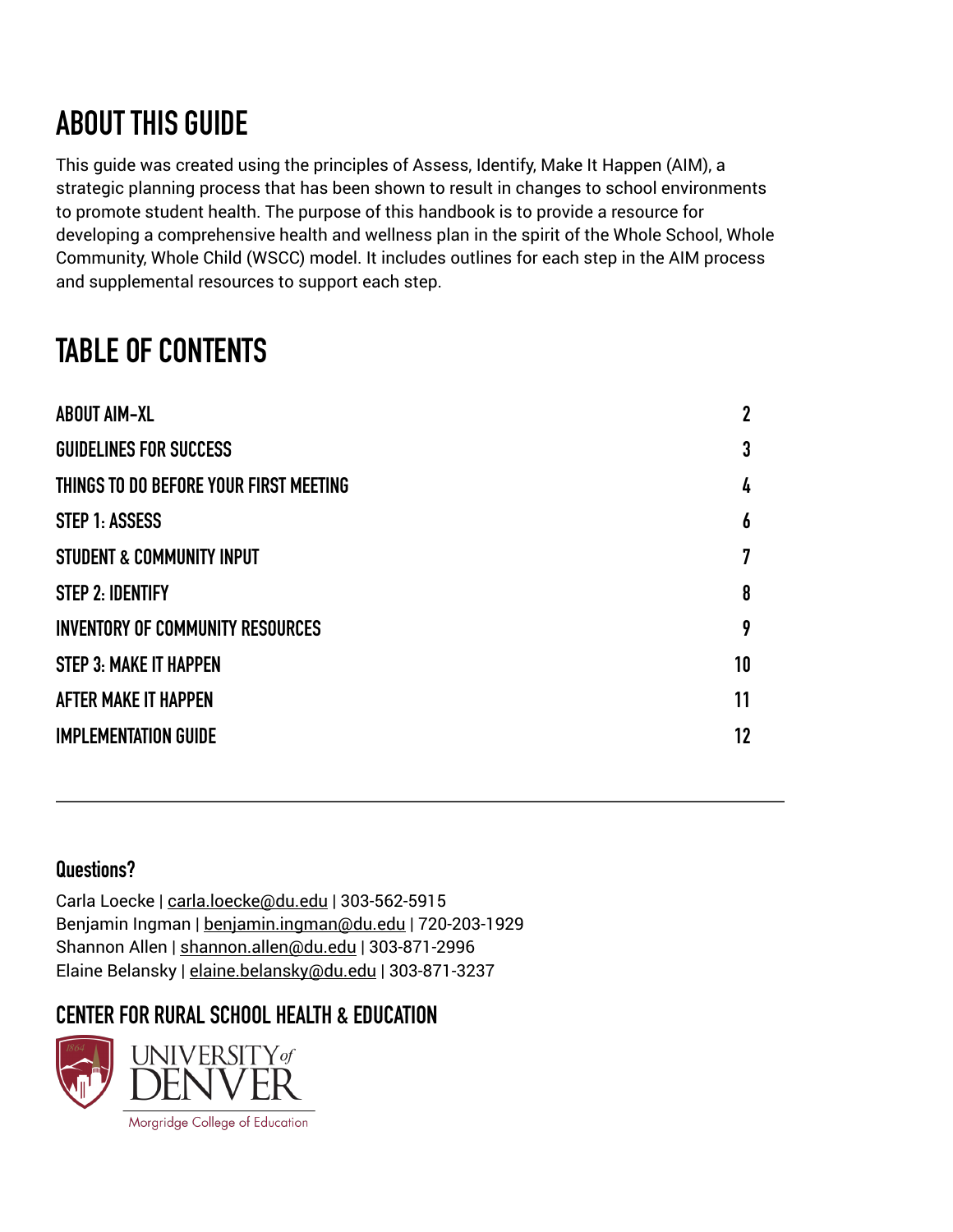

*A planning process for school districts to engage in comprehensive health and wellness planning using the [Whole School, Whole Community, Whole](http://www.ascd.org/programs/learning-and-health/wscc-model.aspx)  [Child \(WSCC\) model.](http://www.ascd.org/programs/learning-and-health/wscc-model.aspx)*

<span id="page-2-0"></span>reader manages the enort at the<br>and leads taskforce meetings. **A Wellness Coordinator (WC) or meeting leader** manages the effort at the district

# **HOW DOES IT WORK?**



**Surveys** are completed at schools to get a baseline assessment of student health and health promoting practices.



**The taskforce convenes for three meetings** to review information, discuss, and miormation, discuss, and<br>make key decisions together. **STUDENT & COMMUNITY INPUT** 



Outreach to the community helps ensure the plan is relevant to students and leverages available resources and partnerships. The WC and taskforce members lead this effort.



The process results in a community-informed, datadriven **Comprehensive Health & Wellness Plan**. The taskforce and WC create this plan in collaboration with key stakeholders.

# **WHAT THEN?**



**The district implements the plan**, with key partners providing ongoing assistance to support implementation.



**A district taskforce** of teachers, students, community members, and other school stakeholders convenes to get the work done.



# **Meeting 1: ASSESS**

Review what surveys say about student health and evidence-based practices in the schools

Get input from students, parents, and school staff about student health problems and evidence-based practices in the schools

# **Meeting 2: IDENTIFY**

Identify health promoting practices to put into place in the schools

### **INVENTORY OF COMMUNITY RESOURCES**

Find resources and supports available in the community and schools to help implement the plan

# **Meeting 3: MAKE IT HAPPEN**

Develop a comprehensive health and wellness plan and action plans for implementing new practices

# **IMPI FMENTATION**

The district gets started on their 5-year plan to promote a WSCC approach to student health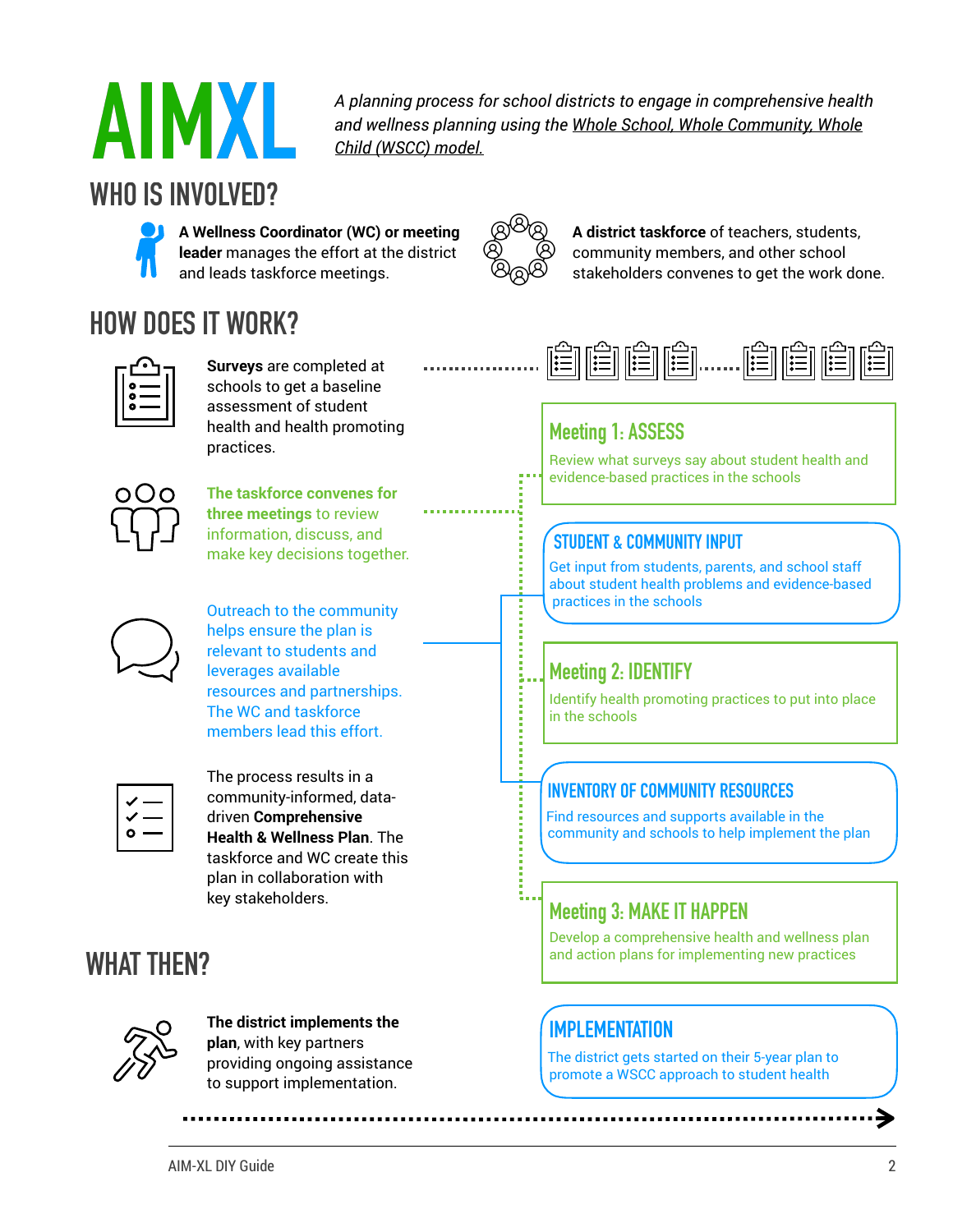# <span id="page-3-0"></span>**GUIDELINES FOR SUCCESS**

*Follow these guidelines to help AIM-XL Do-It-Yourself work at your school* 

# **INVOLVE THE COMMUNITY**

Keep the people in your school community informed about what's happening and ask for their input along the way. This is an important way to build support for your plan.

# **HIT ON EVERYTHING IN THIS GUIDE**

By addressing each step you will end up with a data-driven, community supported plan that will have staying power for your school district.

# **USE AGENDAS TO GUIDE MEETINGS**

Consider using the materials in this guide to create meeting agendas with your wellness committee or taskforce. Stick as closely as you can to your agenda to keep things running smoothly.

# **ATTEND MEETINGS AND COMPLETE FOLLOW UP ITEMS**

Consistent attendance and active participation are key components to an effective process. Completing tasks between meetings will keep meetings focused and the plan moving forward.

# **CELEBRATE SUCCESSES**

Take time to acknowledge efforts and enjoy the progress your team is making as you go through the process.

# **EVALUATE AND UPDATE**

As you know, change is an ongoing process. Once you have created a comprehensive health and wellness plan (CHWP), continue to gather data and make adjustments to improve and sustain student health in your school.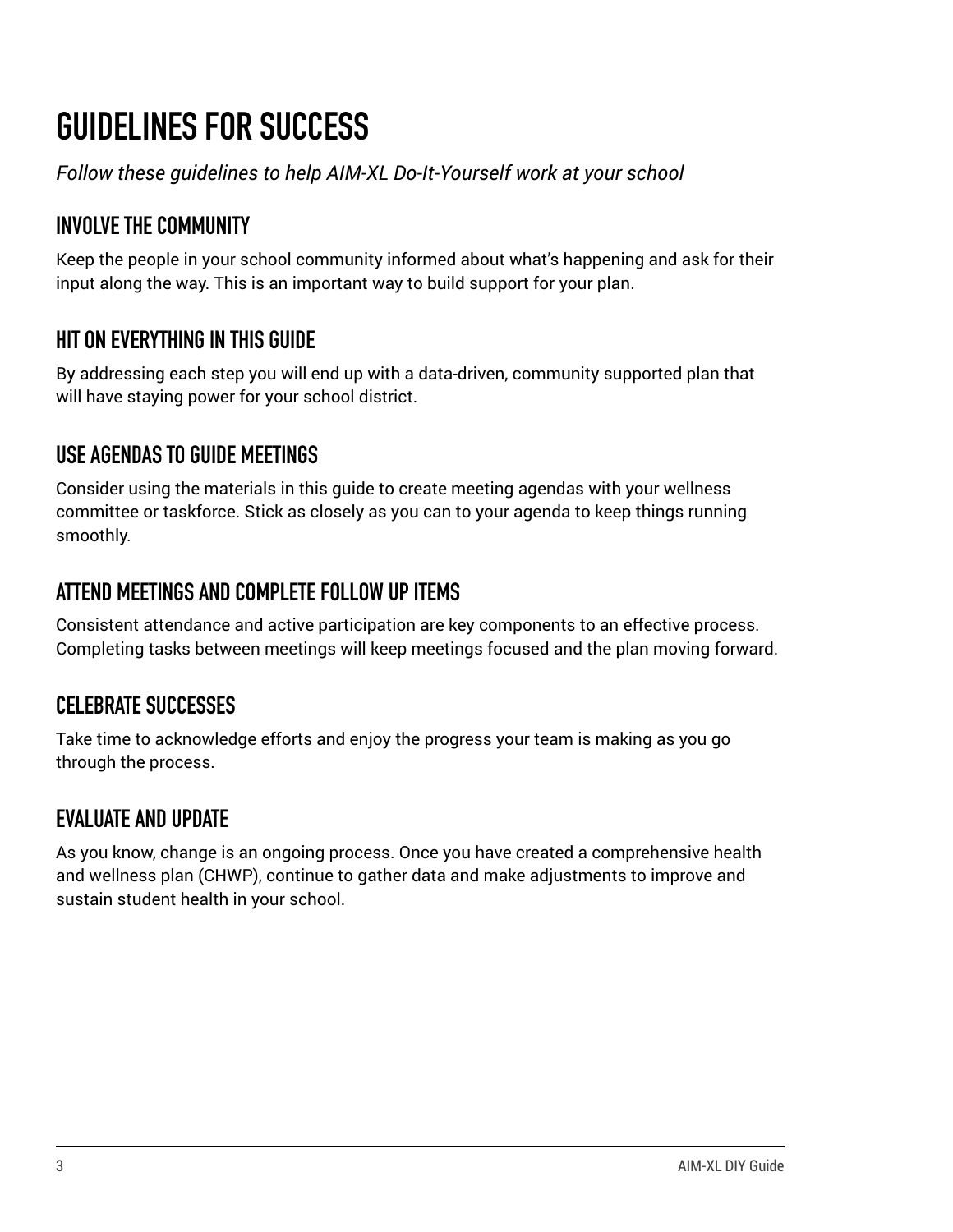# <span id="page-4-0"></span>**THINGS TO DO BEFORE YOUR FIRST MEETING**

# **ACCESS THE OPEN-SOURCE CHWP TEMPLATE**

We have provided a comprehensive health and wellness plan template to document your planning process and to ensure your process results in a plan that has staying power in your school or district. Access the free template here:

# **<https://goo.gl/zLrAfd>**

# **IDENTIFY A MEETING COORDINATOR**

Identify a leader (e.g., wellness coordinator, facilitator) to build agendas, set up meeting logistics (i.e., materials, food, location, schedule), facilitate discussions, and/or take notes during meetings as necessary. Having someone in charge is key to creating a cohesive taskforce and ensuring the process keeps moving forward when challenges are encountered.

# **COLLECT BASELINE DATA & PRINT RESULTS**

Having student and school-level data is critical to the process. We strongly recommend collecting and making available data on **student health** (e.g., Youth Risk Behavior Surveillance data or other district data reports) and **school health promoting practices** (e.g., School Health Index, Smart Source (Colorado)).

# **SCHEDULE MEETINGS**

AIM-XL DIY is organized into three steps: Assess, Identify, and Make It Happen. You may choose to complete each step in a single meeting, or spread one step out across several meetings. We recommend scheduling at least one month between each step to allow taskforce members to complete tasks related to the process and reach out to the community.





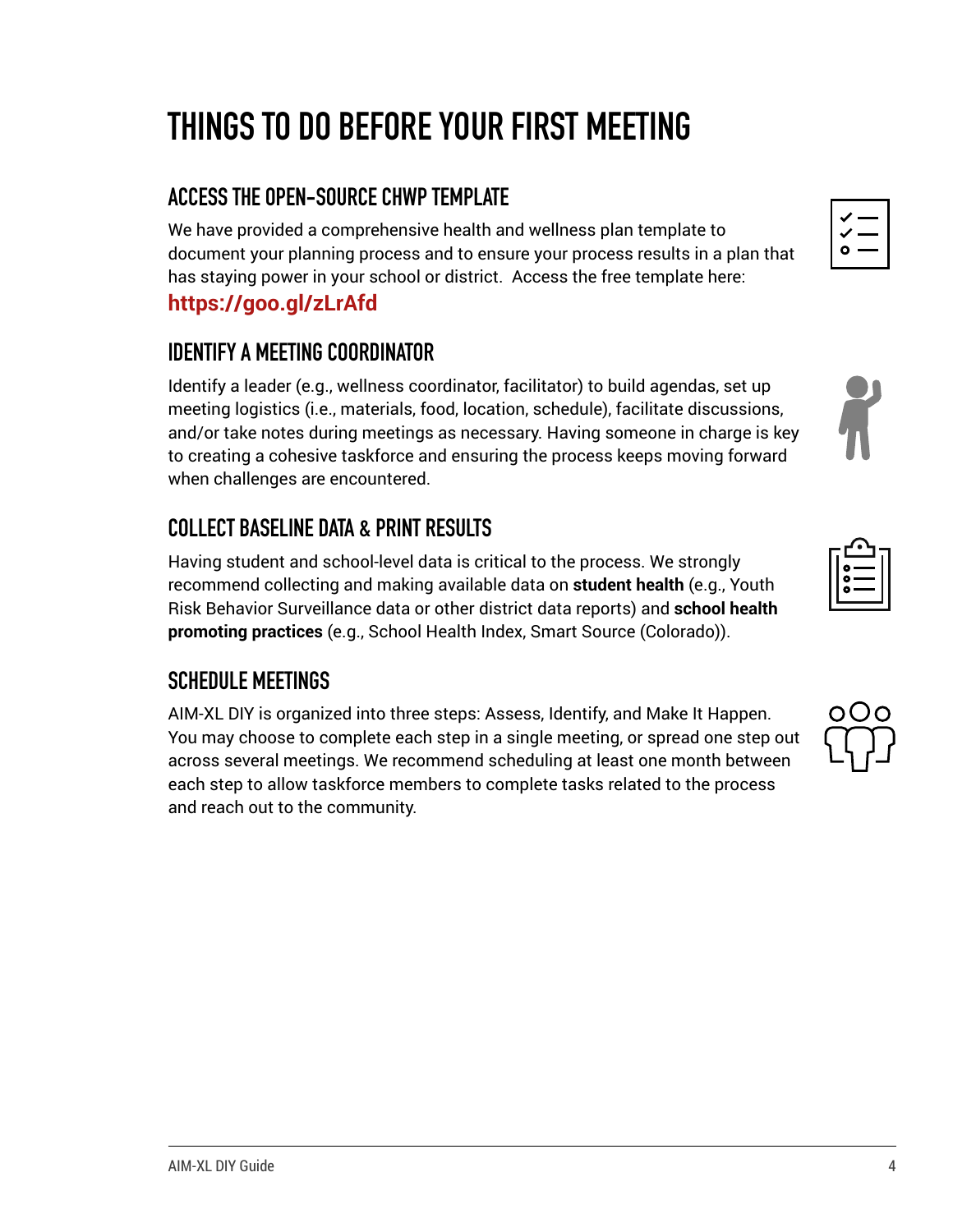# **RECRUIT A TASKFORCE USING THESE GUIDELINES**



‣ **Include expertise across the WSCC Model** 

Having taskforce members who are knowledgeable about the different components of the WSCC is helpful to the planning process. Consider recruiting a taskforce that could attend to these different components.

‣ **Represent the student population**

Consider the different subgroups of students in your district (LGBTQ, race/ethnicity, special needs, etc.,) and ensure these populations are represented on the taskforce.

‣ **Include community partners** 

Convening a taskforce can be an opportunity to develop new partnerships or strengthen existing ones. Consider including key partners on the taskforce.

### ‣ **Ensure various roles are represented**

Students, parents, teachers, support staff, administrators, and others contribute important perspectives to the planning process. Diverse roles on your taskforce will help ensure your plan resonates with different groups across the school.

### ‣ **Stay organized, and consider using a guide like the one below**

Below are the 10 health components of the WSCC model. Write names and role (e.g., student, parent) of potential taskforce members and indicate the component areas they represent to plan a balanced taskforce with diverse roles and expertise.

| <b>NES</b>                                           | <b>PEPA</b>                                                       | <b>HS</b>                 | <b>SEC</b>                                     | <b>CPSS</b>                                                 |             | <b>PEN</b>                     | <b>EW</b>                          |             | FE.                    |           | CI                              |           | <b>HE</b>                         |
|------------------------------------------------------|-------------------------------------------------------------------|---------------------------|------------------------------------------------|-------------------------------------------------------------|-------------|--------------------------------|------------------------------------|-------------|------------------------|-----------|---------------------------------|-----------|-----------------------------------|
| <b>Nutrition</b><br><b>Environment</b><br>& Services | Physical<br><b>Education &amp;</b><br>Physical<br><b>Activity</b> | Health<br><b>Services</b> | Social &<br><b>Emotional</b><br><b>Climate</b> | Counseling,<br>Psychology,<br>and Social<br><b>Services</b> |             | Physical<br><b>Environment</b> | <b>Employee</b><br><b>Wellness</b> |             | Family<br>Engagement   |           | <b>Community</b><br>Involvement |           | <b>Health</b><br><b>Education</b> |
|                                                      |                                                                   |                           |                                                |                                                             |             |                                |                                    |             |                        |           |                                 |           |                                   |
|                                                      |                                                                   |                           |                                                |                                                             |             |                                |                                    |             | <b>WSCC Components</b> |           |                                 |           |                                   |
| <b>Name</b>                                          |                                                                   |                           | Role                                           | <b>NES</b>                                                  | <b>PEPA</b> | <b>HS</b>                      | <b>SEC</b>                         | <b>CPSS</b> | <b>PEN</b>             | <b>EW</b> | FE.                             | <b>CI</b> | HE.                               |
| 1                                                    |                                                                   |                           |                                                |                                                             |             |                                |                                    |             |                        |           |                                 |           |                                   |
| $\mathbf{2}$                                         |                                                                   |                           |                                                |                                                             |             |                                |                                    |             |                        |           |                                 |           |                                   |
| 3                                                    |                                                                   |                           |                                                |                                                             |             |                                |                                    |             |                        |           |                                 |           |                                   |
| $\overline{\mathbf{4}}$                              |                                                                   |                           |                                                |                                                             |             |                                |                                    |             |                        |           |                                 |           |                                   |
| $5\phantom{1}$                                       |                                                                   |                           |                                                |                                                             |             |                                |                                    |             |                        |           |                                 |           |                                   |
| $6\phantom{1}6$                                      |                                                                   |                           |                                                |                                                             |             |                                |                                    |             |                        |           |                                 |           |                                   |

**7**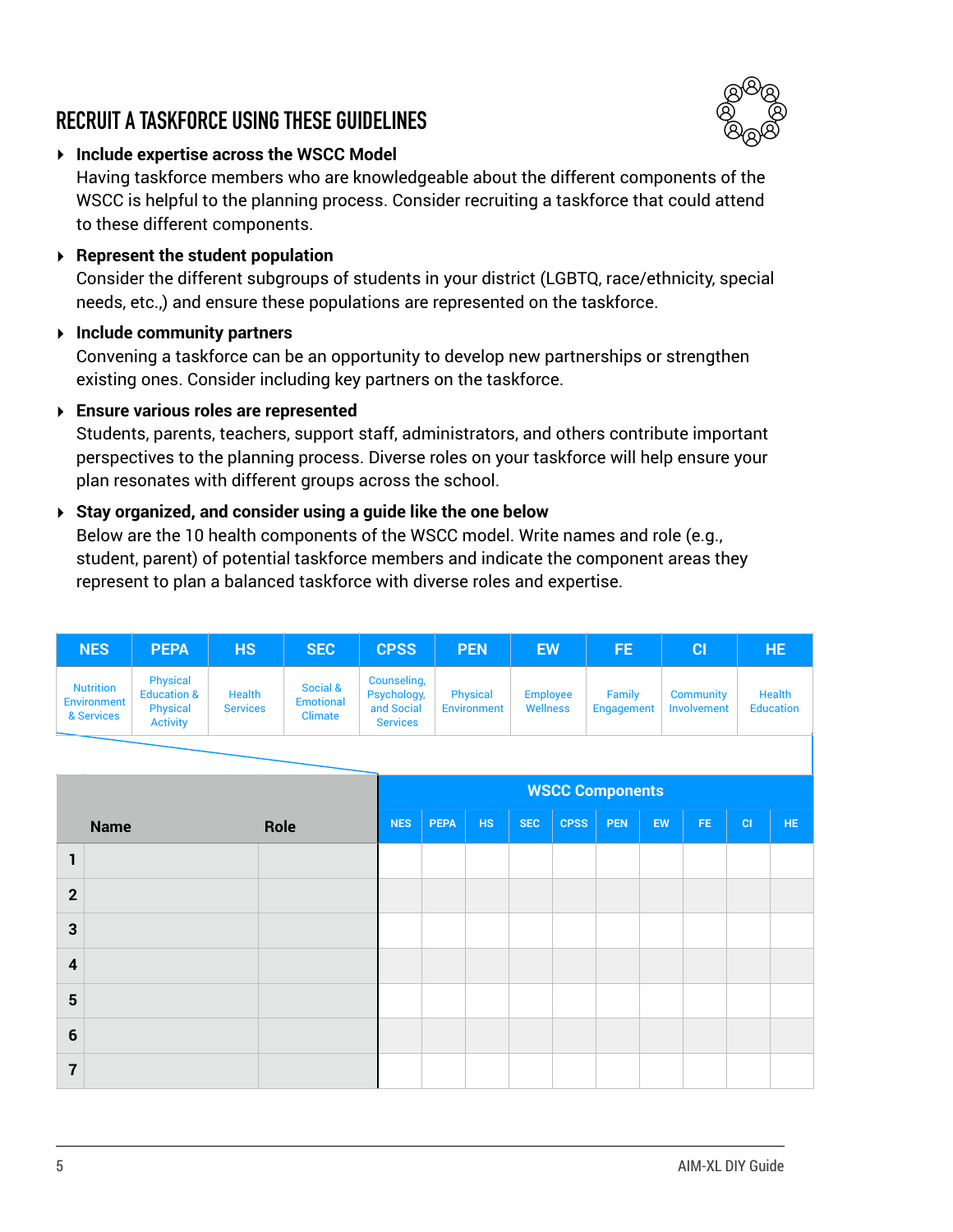# <span id="page-6-0"></span>**STEP 1: ASSESS STEP 1: ASSESS**

*Review what surveys say about student health and health promoting practices in the schools* 

### **1) Introduce the AIM-XL Process and Set a Goal**

Explain the steps in AIM-XL and what the taskforce will be doing. Introduce the WSCC model and set a goal for your planning process: What do you hope to accomplish as a result of implementing your Comprehensive Health and Wellness Plan? Consider referencing the center of the WSCC model in your discussion of goals—children who are safe, engaged, supported, challenged, and healthy.

### **2) Review Student Health Data and Discuss Student Health Problems**

Review survey reports to assess student health behaviors and health problems in your school based on the data you have access to. We recommend considering student health broadly, inclusive of social, physical, and mental dimensions (e.g., Alcohol, tobacco, and other drug use; Bullying and violence; Disconnection from school; High risk sexual behavior; Physical inactivity; Poor mental health; Unhealthy eating). Which concerns appear to be most pressing to students in your district?

# **3) Review the Status of Health Promoting Practices in the School**

Review survey reports about health promoting practices to learn the extent to which your school is promoting student health through its practices and policies. Acknowledge and celebrate the good things already happening while also looking for opportunities to make positive change.

# **4) Prepare for Community Outreach: Student & Community Input**

Review the guidance on gathering student and community input (see next page) and develop a plan for incorporating the perspectives of others into your plan.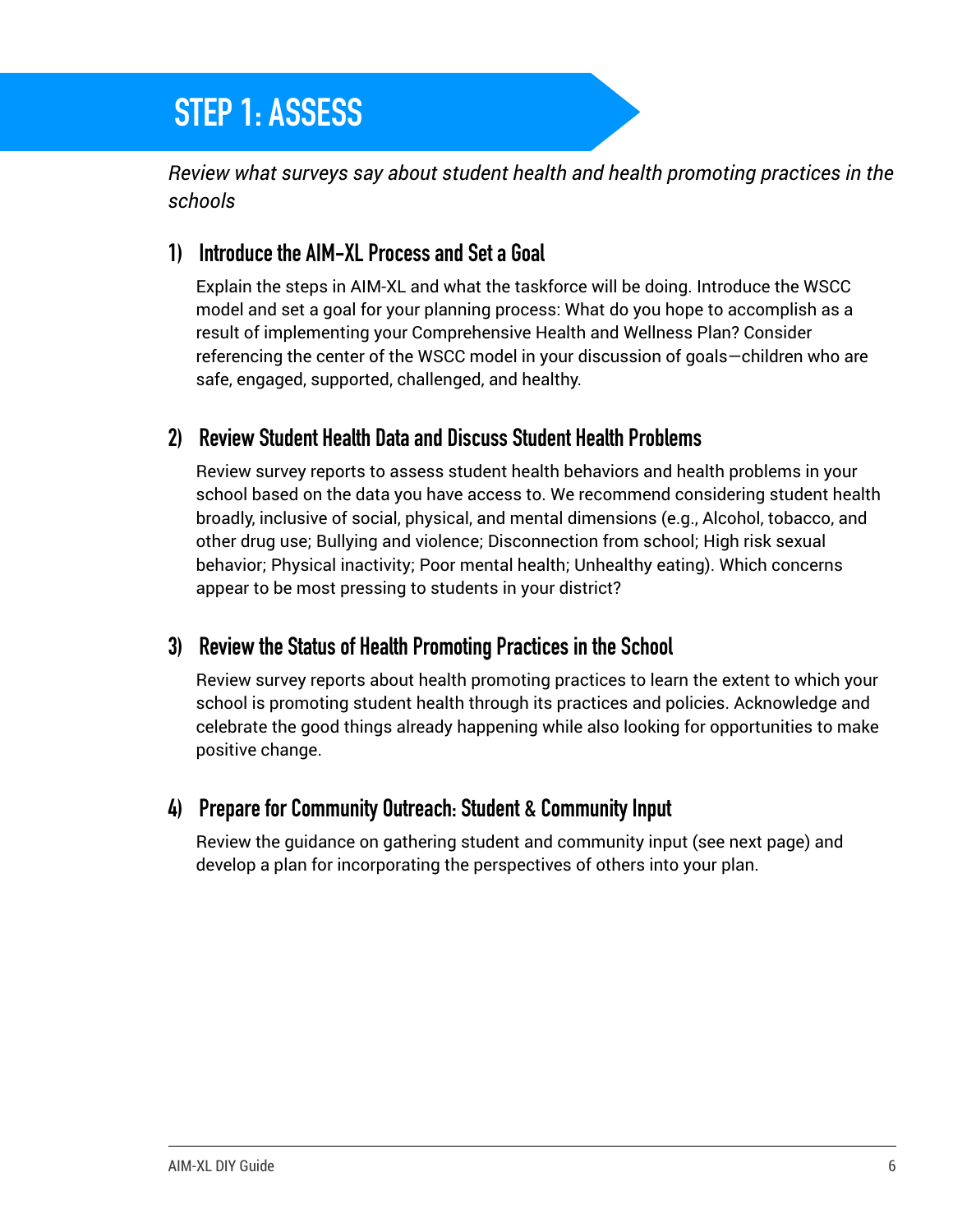# <span id="page-7-0"></span>**STUDENT & COMMUNITY INPUT**



*Get input from students, parents, and school staff about student health problems and health promoting practices in the schools. Consider using surveys and/or listening sessions to get this input.* 

# **ACCESS FREE GUIDES FOR SURVEYS AND LISTENING SESSIONS**

Guides for surveys and listening sessions are available here: **<https://goo.gl/fxyHAQ>** 

# **SURVEYS**

Surveys offer a way to get the quick opinions of many people in your community, and can offer results that are easy to interpret (e.g., a rank ordering of health problems for students in the school). Select digital or paper formats based on what will give you the highest response rate in your context.

# **LISTENING SESSIONS**

Listening sessions are meetings of small groups of people for the purposes of discussing a particular topic in depth. These sessions offer you a chance to hear what students and others in the community have to say about student health and health promoting practices. Whereas surveys allow for a higher number of responses, listening sessions allow for explanation or exploration of nuance from a smaller number of individuals.

# **STUDENT AND COMMUNITY INPUT REPORT**

Consider drafting a brief report of what you learned through your listening sessions and/or surveys so that others on the taskforce can quickly understand the takeaways from your efforts and this information can easily inform your plan. We have offered a template for this report at the same link above, following the guidance for surveys and listening sessions.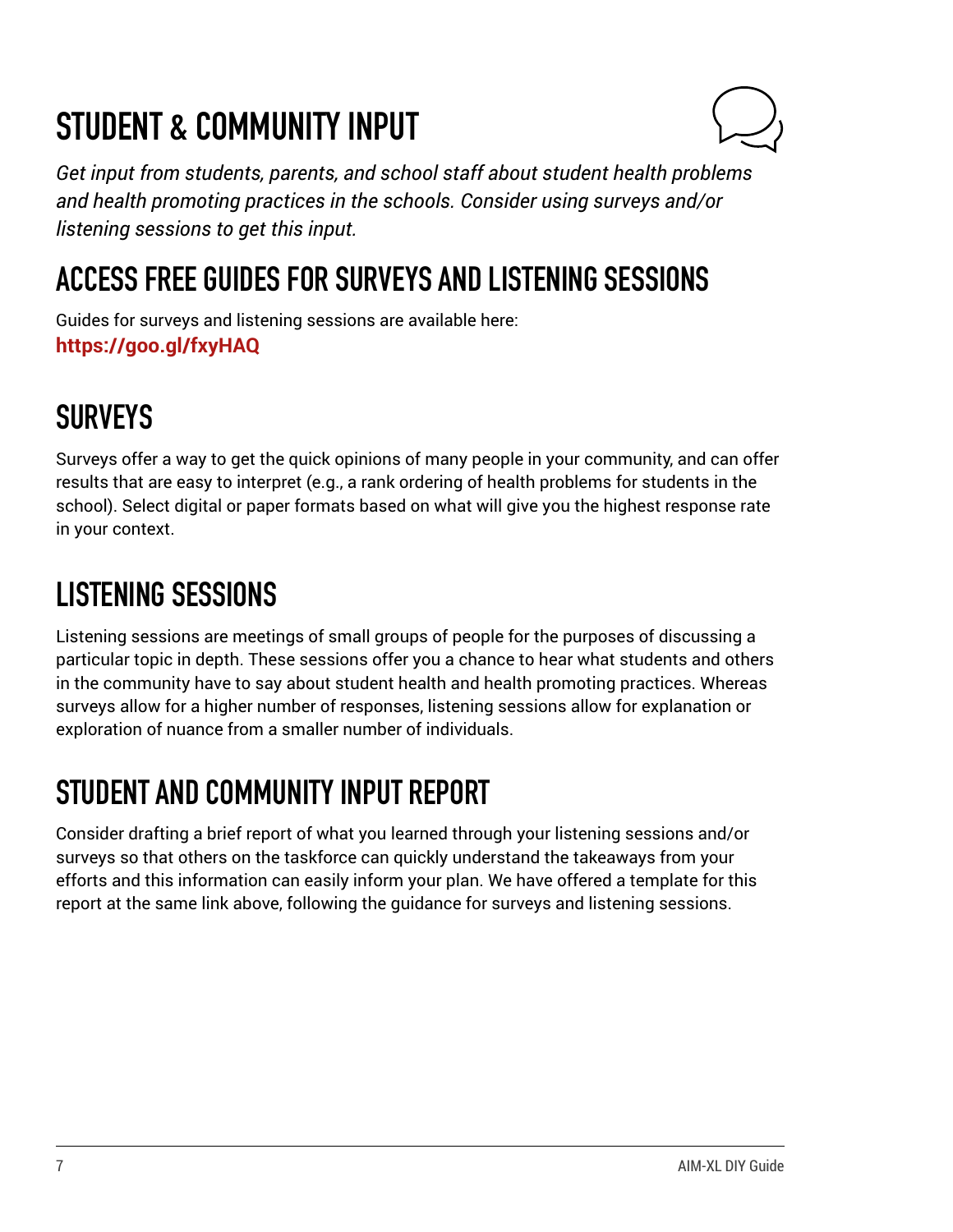# <span id="page-8-0"></span>**STEP 2: IDENTIFY STEP 2: IDENTIFY**

### *Identify health promoting practices to put into place in the schools*

# **1) Determine Where to Focus the CHWP**

Review student and community input, using a summary report of this information if available. Use this input along with survey data from Assess to determine the following:

- ‣ What are the top 3-5 health problems affecting students in your district?
- ‣ Which WSCC health components are most in need of improvement?

# **2) Make a List of Practices to Implement**

Select health promoting practices to address the student health problems you identified. Consider all WSCC component areas, paying special attention to the areas identified as those most in need of improvement. To increase your chances for success, select practices that are evidence-based, accessible to many or all students, and available on most or all days of the school year. (We use Smart Source, a school health evaluation tool available in Colorado, as our primary resource for identifying health-promoting WSCC practices. The School Health Index, available from the CDC, can also be used for this purpose.)

# **3) Identify Potential Obstacles to Implementation**

Review your list of health promoting practices and discuss the following questions. Make note of any key issues to track during implementation:

- ‣ Do any of these practices lack **support** from others in the community? Will the district need to invest energy into building support in order to implement these practices?
- ‣ Will the practices require significant **resources** in order to put them into place? Are there material costs? Will they require additional staff, staff trainings, or demand significant time to implement?

# **4) Prepare for Community Outreach: Inventory of Community Resources**

Review the guidance on conducting an inventory of community resources (see next page), including online guides for listening sessions and surveys, and develop a plan for completing the inventory to ensure your plan accounts for funding, partnerships, and implementers.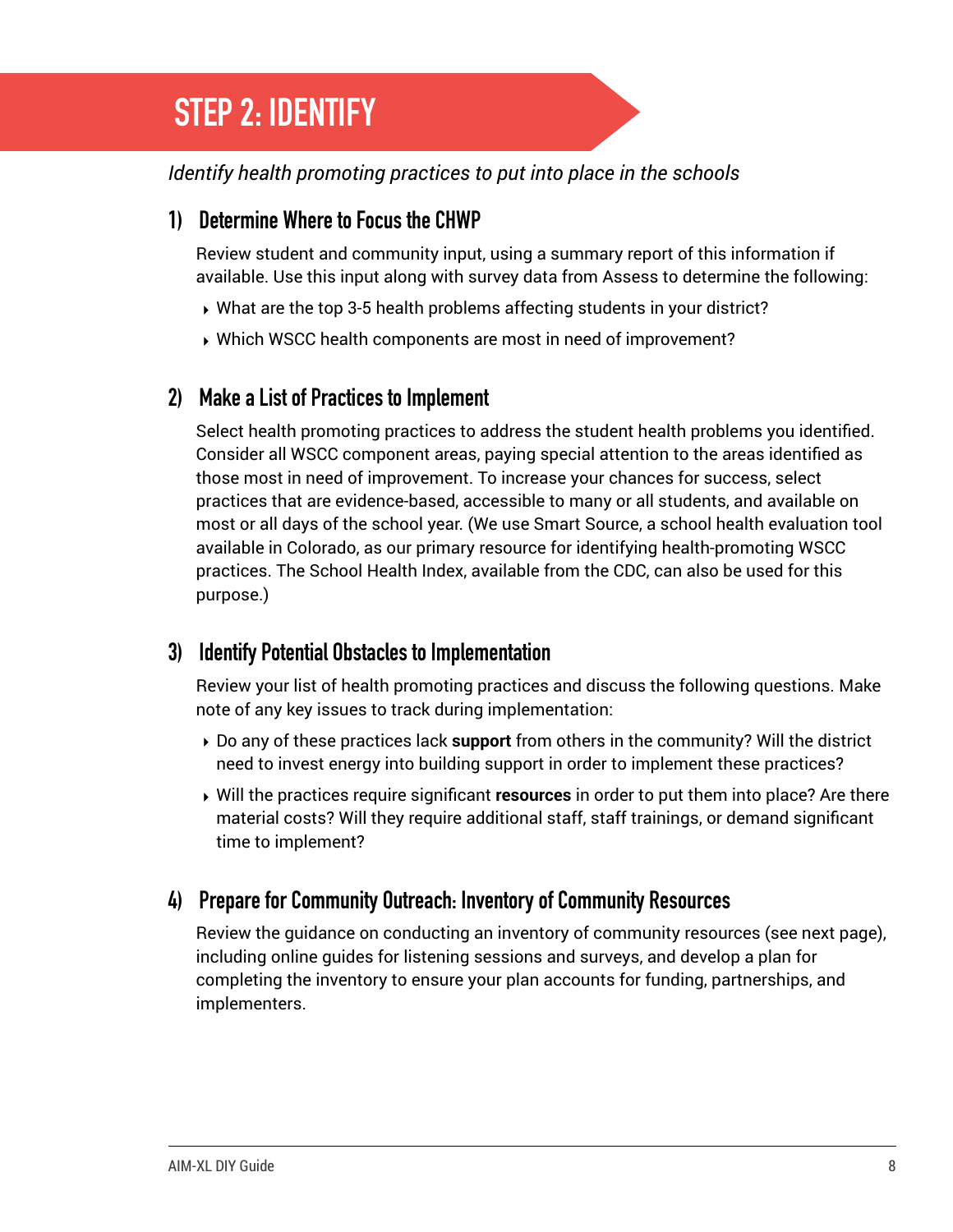# <span id="page-9-0"></span>**INVENTORY OF COMMUNITY RESOURCES**



*Find resources and supports available in the community and schools to help implement the plan* 

We recommend considering three major groups of people to help ensure your plan has the support it needs to get practices put into place in the schools: implementers, partners, and funders. Consider dividing the taskforce into three teams and assigning each team to learn more about one of these groups of people.

### **Implementers**

Who will implement the practices? Are they excited about making any necessary changes? If not, what will it take to get them on board? Will they need materials, training, or support to implement new practices?

**Conduct surveys, listening sessions, or informal interviews to find out.** 

# **Partners**

What partnerships and assets are available in the school and community that you could leverage to implement practices? What resources or services might they have available related to your practices? Could new partnerships be forged or might existing partnerships be strengthened to help with the implementation of your plan?

**Reach out to key organizations and partners in your community to find out.**

# **Funders**

How much will it cost to implement these practices? What funds are available in your school district to support them? What external funding opportunities are available? What do you need to do to pursue this funding, and who could help you pursue it?

**Take an inventory of funds in your district, and reach out to funders and people in your community who can help establish connections with funding streams.**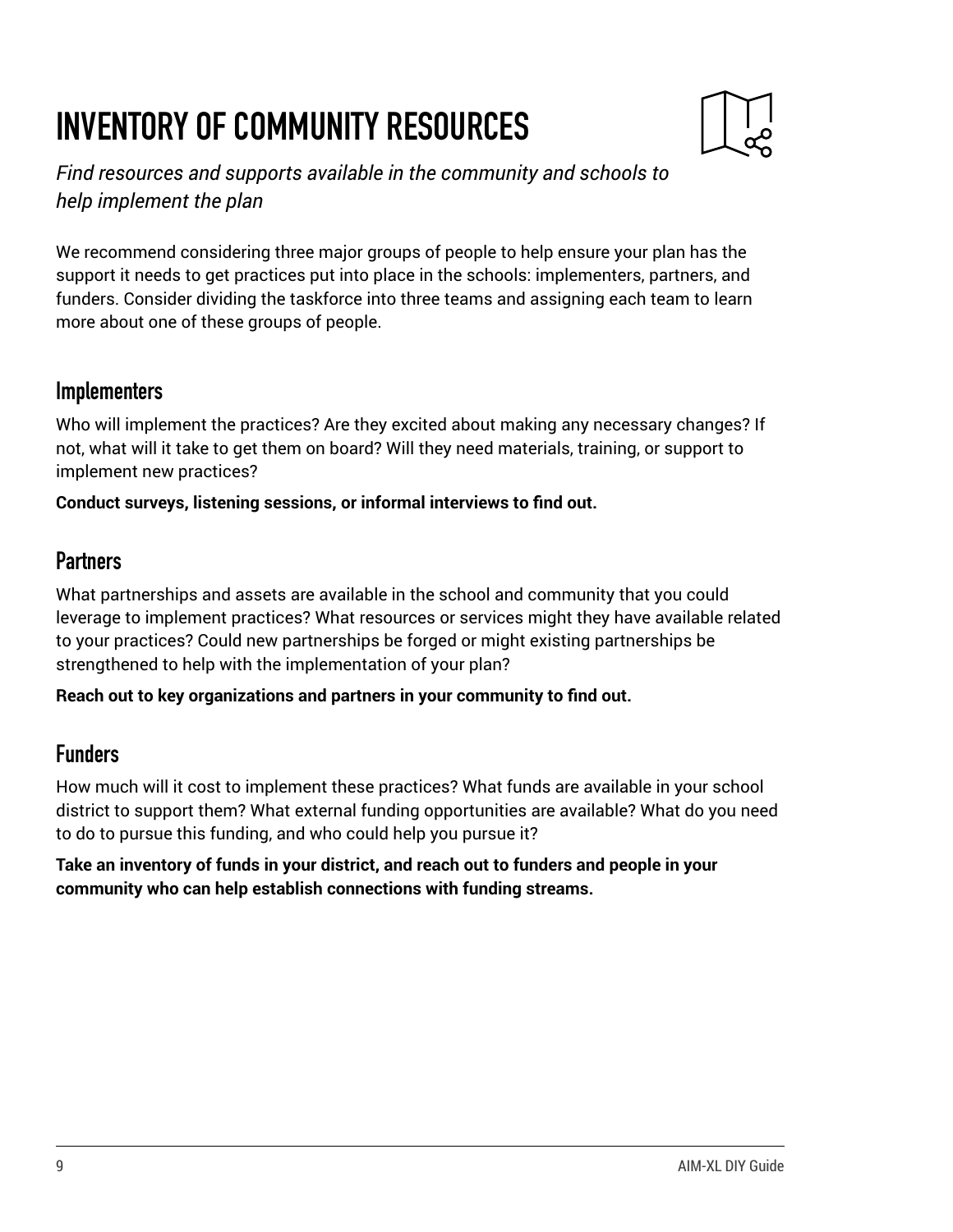# <span id="page-10-0"></span>**STEP 3: MAKE IT HAPPEN STEP 3: MAKE IT HAPPEN**

*Develop a comprehensive health and wellness plan and action plans for implementing new practices* 

# **1) Choose Champions**

Having at least one person to oversee implementation of each practice will help ensure success and spread out the work of putting the practices in place. Ask for volunteers to champion the selected practices. Consider organizing practices into groups to make action planning more efficient. This may be a good time to bring in new members to join your taskforce.

### **2) Plan for Implementation**

Discuss the findings from your Inventory of Community Resources and make a plan for how you will leverage existing supports and build on current structures to implement your practices. Read through the *Implementation Guide* (pp.12-14) and discuss how you can use it to put your practices in place (again, consider organizing practices into groups to make action planning efficient). Add information to the table provided to create detailed action plans.

# **3) Create a Timeline**

Create an implementation timeline that includes all practices and due dates. Once you create your timeline, review it as a group to identify potential problems or concerns and ensure the workload is doable.

# **4) Make a Plan for Your CHWP**

Determine who will draft, revise, and finalize your CHWP, and set deadlines for each stage. Then determine how you will share your CHWP with the community (e.g., share it during parent nights, present it during staff or community meetings, send copies home with students, post it on your district website). The more venues that you distribute the plan to, the greater your reach, and the better positioned you will be for success.

# **5) Determine How You Will Follow Up**

Discuss what it will take to ensure the plan is successful and what the taskforce will do. Consider an initial schedule for follow up meetings (we recommend the taskforce reconvene annually to check in and update the plan accordingly); a plan for evaluating progress (such as continuing to administer surveys used in this process); and designating a person to coordinate this effort.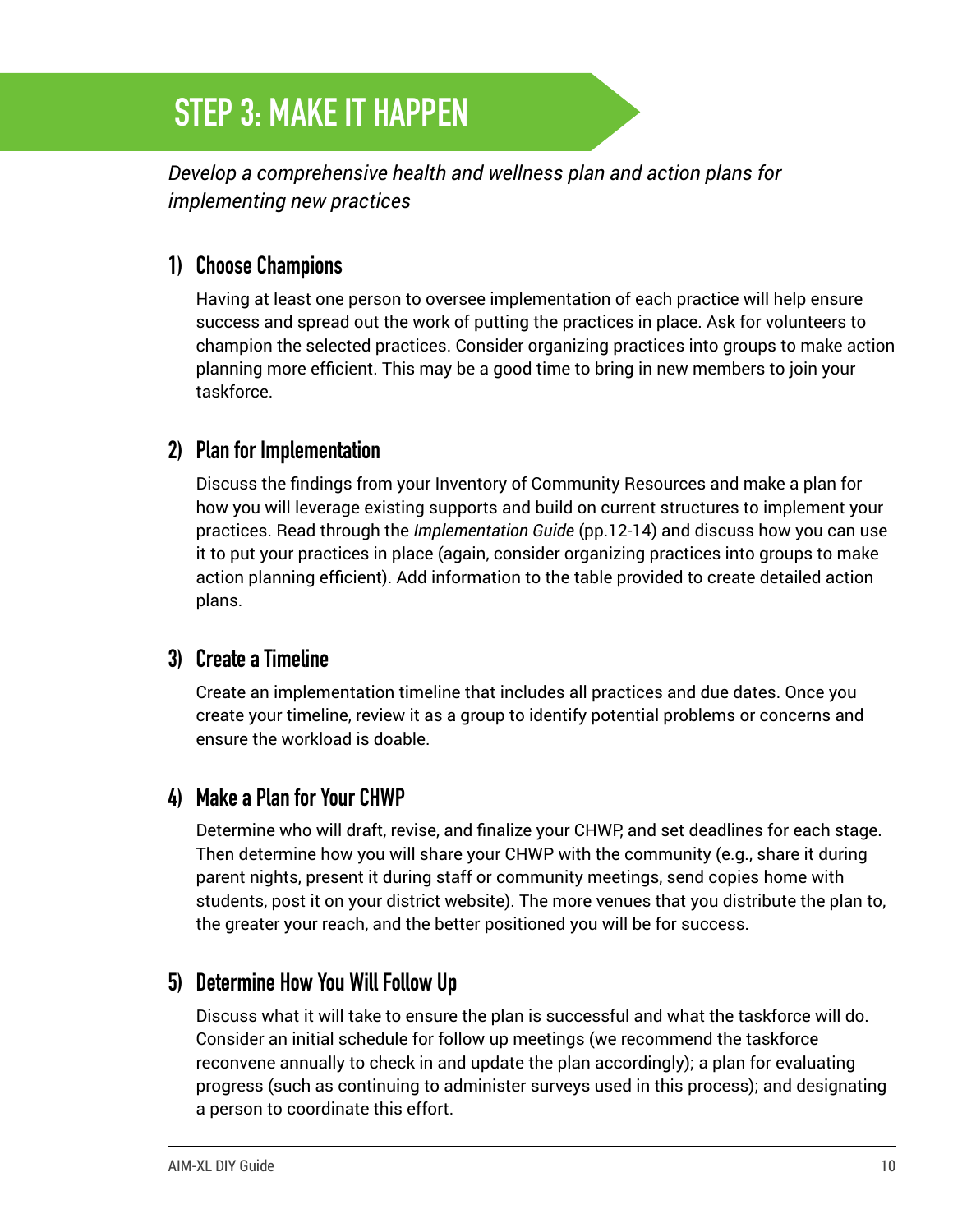# <span id="page-11-0"></span>**AFTER MAKE IT HAPPEN**

# **1) Finish Your Comprehensive Health and Wellness Plan**

Use the template to complete your Comprehensive Health and Wellness Plan (CHWP). Consider circulating drafts to key stakeholders to get their feedback and to get them involved.

# **2) Share your CHWP with the Community**

When you have produced a final version, share your CHWP widely in your community. By communicating who was involved, the process followed, the practices selected, and why, others will understand the source of proposed changes, and what they can do to help move things forward. This increases support for your changes and improves sustainability and accountability.

# **3) Complete Tasks**

Follow the steps outlined in your action plans to put new practices in place. Keep the community informed throughout the process, and support each other along the way.

# **4) Evaluate Progress**

Check in periodically with your team as implementation gets underway. Set a meeting schedule to report about progress, share feedback from the community, and adjust plans as needed. Consider administering the Smart Source Survey (Colorado) or School Health Index every 2 years to document and review your school's progress.

# **5) Celebrate Your Accomplishments**

You've worked hard and made your school a healthier place for years to come. Take time to share successes and celebrate!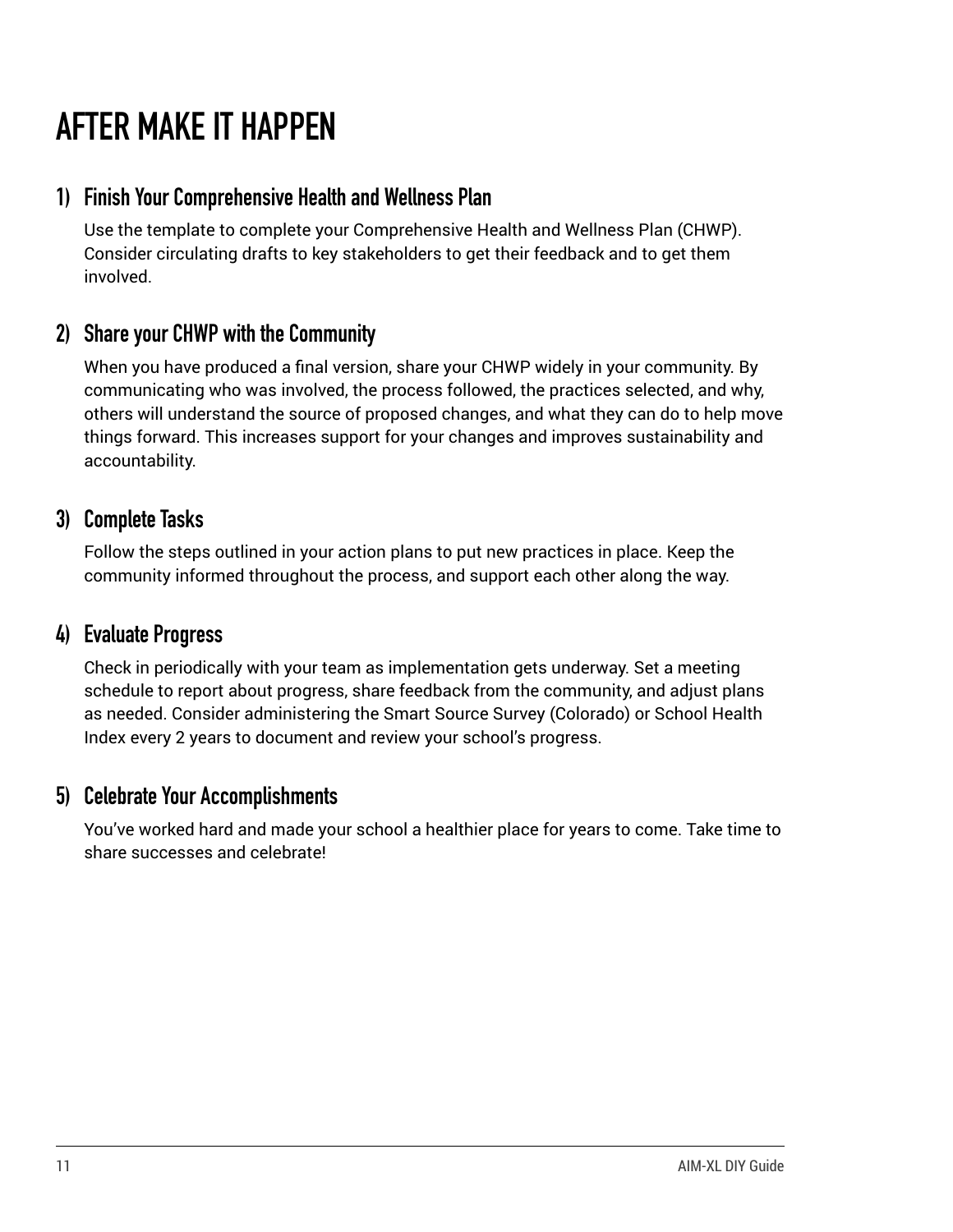# <span id="page-12-0"></span>**IMPLEMENTATION GUIDE**



*Use the following guide to plan how you will put your changes in place* 

|                   | <b>Select Tasks</b>                                                                                                        | Add details (how, who, etc.) | Set due date |  |  |  |
|-------------------|----------------------------------------------------------------------------------------------------------------------------|------------------------------|--------------|--|--|--|
|                   | <b>GET READY</b>                                                                                                           |                              |              |  |  |  |
|                   | Designate champion to lead<br>effort                                                                                       |                              |              |  |  |  |
|                   | Assemble support team to<br>work with champion on<br>implementation plan                                                   |                              |              |  |  |  |
| $\vert \ \ \vert$ | Put in writing what the<br>practice is, how it will look in<br>action, and how it will change<br>existing job descriptions |                              |              |  |  |  |
|                   | Get school or district<br>leadership on board and get<br>approval to make the change<br>as necessary                       |                              |              |  |  |  |
|                   | Communicate about the<br>practice with students,<br>parents, and staff                                                     |                              |              |  |  |  |
|                   | Collect feedback and ideas<br>from those who will use the<br>practice and those who will<br>put it into action             |                              |              |  |  |  |
|                   | Research options for<br>materials and equipment,<br>including options that will<br>ensure access for all<br>participants   |                              |              |  |  |  |
|                   | Assess existing spaces and<br>plan for appropriate usage                                                                   |                              |              |  |  |  |
|                   | Determine staffing needs and<br>make a plan for how the<br>school or district will meet<br>them                            |                              |              |  |  |  |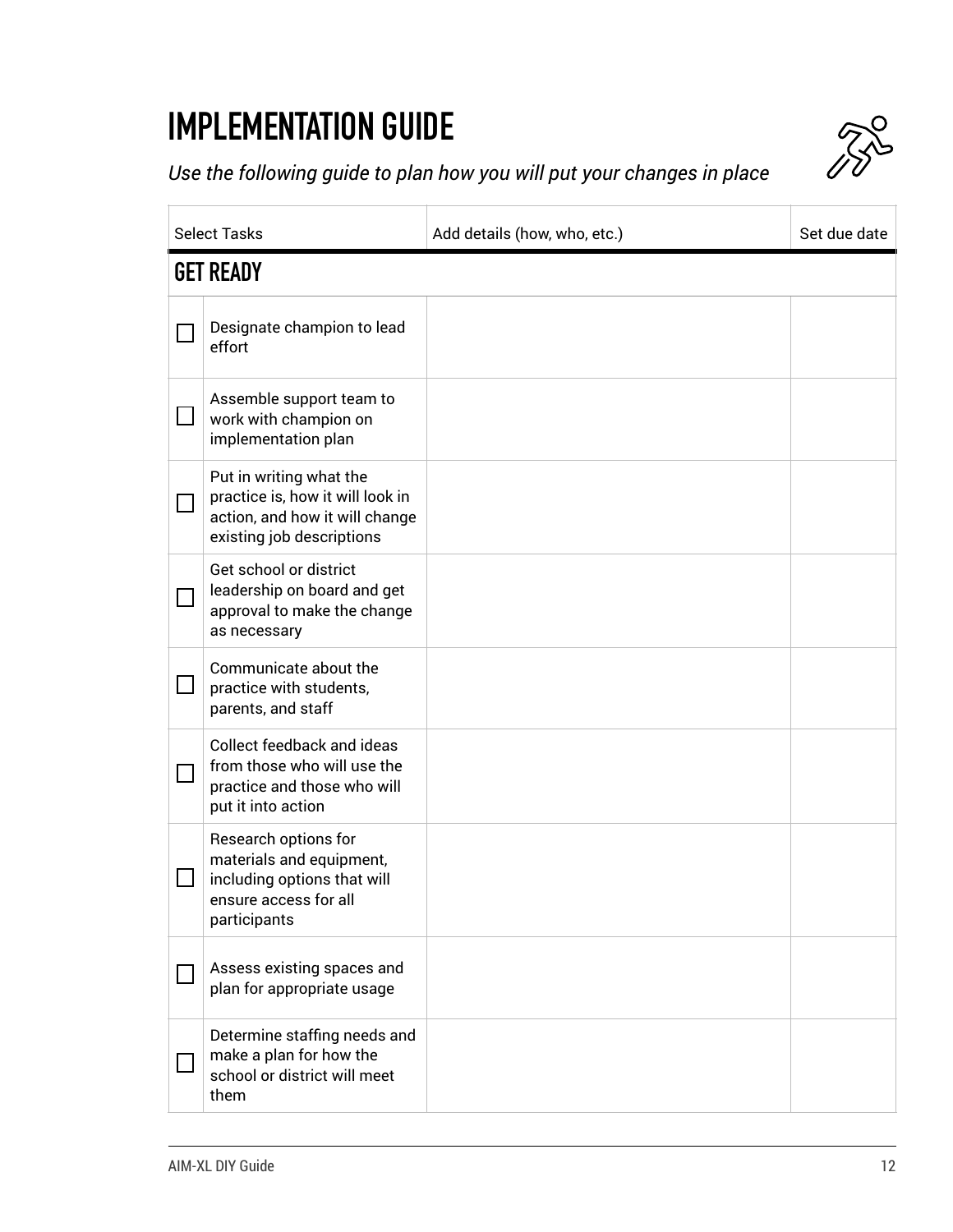| <b>Select Tasks</b>         |                                                                                                                                         | Add details (how, who, etc.) | Set due date |  |  |  |
|-----------------------------|-----------------------------------------------------------------------------------------------------------------------------------------|------------------------------|--------------|--|--|--|
| $\mathcal{L}_{\mathcal{A}}$ | Collaborate with existing<br>committees, programs, and<br>departments within the<br>school                                              |                              |              |  |  |  |
|                             | Establish partnerships with<br>organizations or programs in<br>the community                                                            |                              |              |  |  |  |
|                             | Determine funding<br>requirements and pursue<br>external funding                                                                        |                              |              |  |  |  |
|                             | <b>GET SET</b>                                                                                                                          |                              |              |  |  |  |
|                             | Acquire necessary funding                                                                                                               |                              |              |  |  |  |
|                             | Select and purchase<br>materials and equipment                                                                                          |                              |              |  |  |  |
|                             | Allocate space and/or make<br>changes to the school<br>environment in order to<br>accommodate<br>implementation of new<br>practices     |                              |              |  |  |  |
|                             | Make arrangements to ensure<br>adequate staffing (e.g., re-<br>allocating duties, increasing<br>FTE, and/or hiring additional<br>staff) |                              |              |  |  |  |
|                             | Recruit and train initial group<br>of implementers to pilot the<br>practice on a small scale                                            |                              |              |  |  |  |
|                             | Implement practice with pilot<br>group                                                                                                  |                              |              |  |  |  |
|                             | Evaluate implementation and<br>outcomes of pilot group and<br>revise strategy based on<br>results                                       |                              |              |  |  |  |